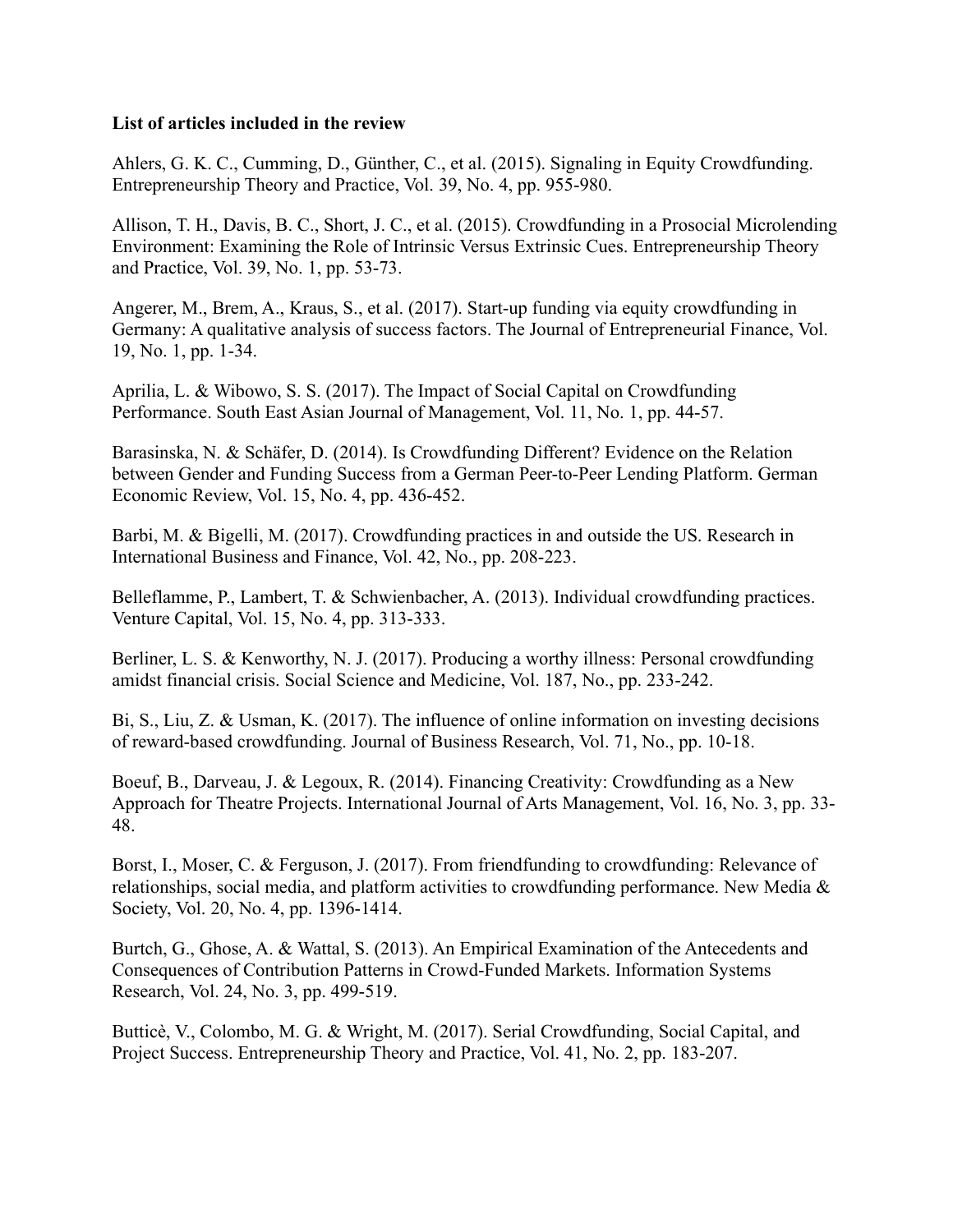Byrnes, J. E. K., Ranganathan, J., Walker, B. L. E., et al. (2014). To Crowdfund Research, Scientists Must Build an Audience for Their Work. PLoS ONE, Vol. 9, No. 12, pp. 1-29.

Calic, G. & Mosakowski, E. (2016). Kicking Off Social Entrepreneurship: How A Sustainability Orientation Influences Crowdfunding Success. Journal of Management Studies, Vol. 53, No. 5, pp. 738-767.

Calvo, S. S. (2015). Funding Characteristics of an Established Crowdfunding Platform. Michigan Journal of Business, Vol. 9, No. 1, pp. 11-49.

Castillo, M., Petrie, R. & Wardell, C. (2014). Fundraising through online social networks: A field experiment on peer-to-peer solicitation. Journal of Public Economics, Vol. 114, No., pp. 29-35.

Chan, C. S. R. & Parhankangas, A. (2017). Crowdfunding Innovative Ideas: How Incremental and Radical Innovativeness Influence Funding Outcomes. Entrepreneurship Theory and Practice, Vol. 41, No. 2, pp. 237-263.

Chen, D., Li, X. & Lai, F. (2017). Gender discrimination in online peer-to-peer credit lending: evidence from a lending platform in China. Electronic Commerce Research, Vol. 17, No. 4, pp. 553-583.

Chen, S., Thomas, S. & Kohli, C. (2016a). What Really Makes a Promotional Campaign Succeed on a Crowdfunding Platform? Journal of Advertising Research, Vol. 56, No. 1, pp. 81.

Chen, X., Zhou, L. & Wan, D. (2016b). Group social capital and lending outcomes in the financial credit market: An empirical study of online peer-to-peer lending. Electronic Commerce Research and Applications, Vol. 15, No., pp. 1-13.

Cho, M. & Kim, G. (2017). A cross-cultural comparative analysis of crowdfunding projects in the United States and South Korea. Computers in Human Behavior, Vol. 72, No., pp. 312-320.

Colombo, M. G., Franzoni, C. & Rossi-Lamastra, C. (2015). Internal Social Capital and the Attraction of Early Contributions in Crowdfunding. Entrepreneurship Theory and Practice, Vol. 39, No. 1, pp. 75-100.

Courtney, C., Dutta, S. & Li, Y. (2017). Resolving Information Asymmetry: Signaling, Endorsement, and Crowdfunding Success. Entrepreneurship Theory and Practice, Vol. 41, No. 2, pp. 265-290.

Cumming, D. J., Leboeuf, G. & Schwienbacher, A. (2017). Crowdfunding cleantech. Energy Economics, Vol. 65, No., pp. 292-303.

Davis, B. C., Hmieleski, K. M., Webb, J. W., et al. (2017). Funders' positive affective reactions to entrepreneurs' crowdfunding pitches: The influence of perceived product creativity and entrepreneurial passion. Journal of Business Venturing, Vol. 32, No. 1, pp. 90-106.

Duarte, J., Siegel, S. & Young, L. (2012). Trust and Credit: The Role of Appearance in Peer-topeer Lending. Review of Financial Studies, Vol. 25, No. 8, pp. 2455-2484.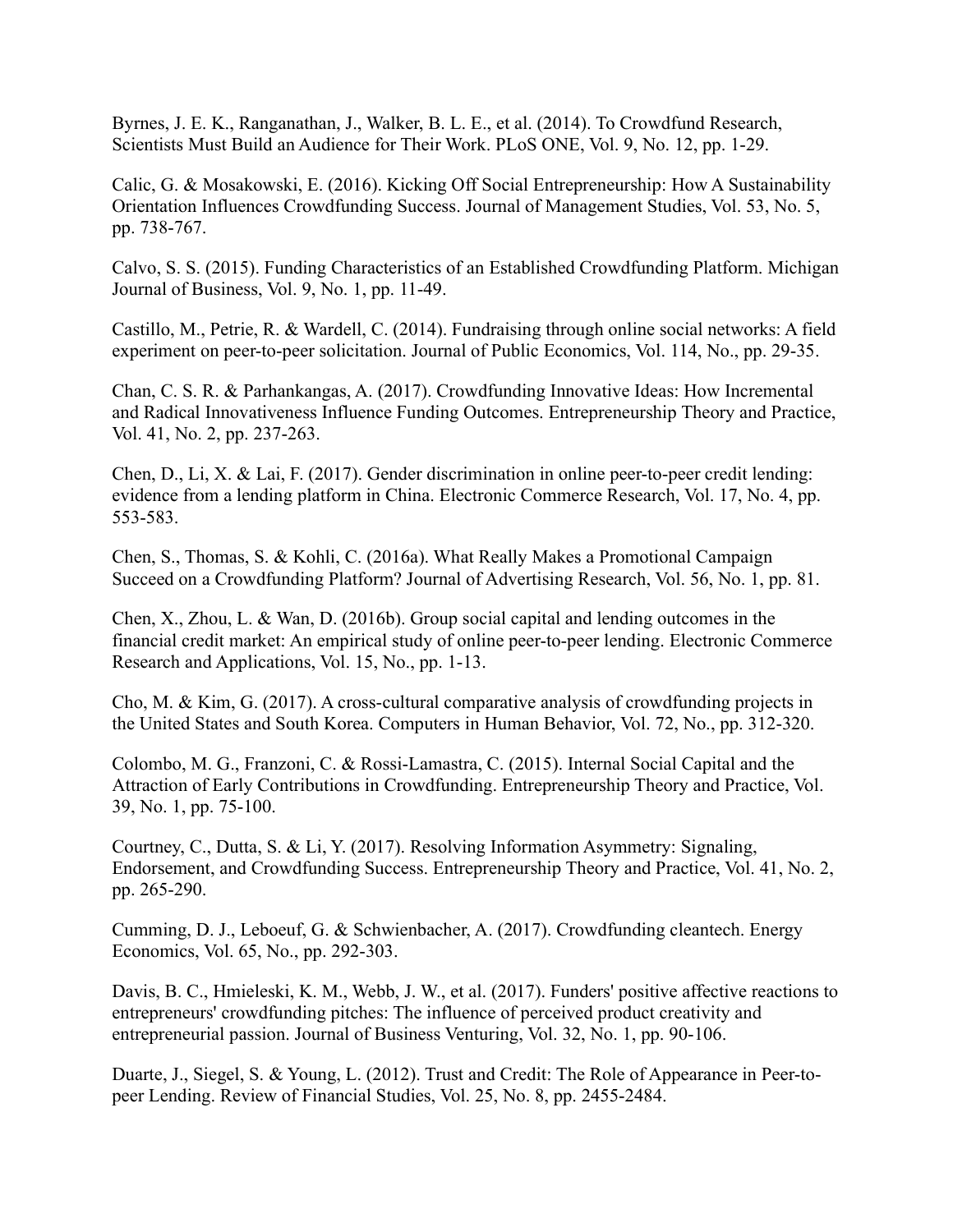Feng, Y., Fan, X. & Yoon, Y. (2015). Lenders and borrowers' strategies in online peer-to-peer lending market: An empirical analysis of ppdai.com. Journal of Electronic Commerce Research, Vol. 16, No. 3, pp. 242-260.

Frydrych, D., Bock, A. J., Kinder, T., et al. (2014). Exploring entrepreneurial legitimacy in reward-based crowdfunding. Venture Capital, Vol. 16, No. 3, pp. 247-269.

Galak, J., Small, D. & Stephen, A. T. (2011). Microfinance Decision Making: A Field Study of Prosocial Lending. Journal of Marketing Research, Vol. 48, No. SPL, pp. S130-S137.

Genevsky, A. & Knutson, B. (2015). Neural Affective Mechanisms Predict Market-Level Microlending. Psychological Science (Sage Publications Inc.), Vol. 26, No. 9, pp. 1411-1422.

Gera, J. & Kaur, H. (2017). Dynamics of Pledge Behavior of Crowdfunded Projects. International Journal of Information Technology Project Management, Vol. 8, No. 1, pp. 72-86.

Gonzalez, L. & Loureiro, Y. K. (2014). When can a photo increase credit? The impact of lender and borrower profiles on online peer-to-peer loans. Journal of Behavioral and Experimental Finance, Vol. 2, No., pp. 44-58.

Grant, R. & Hrenyk, J. (2016). An Exploration Of Crowdfunding On Kickstarter Canada. Journal of Strategic Innovation and Sustainability [Online], 11. Available: doi: 10.33423/jsis.v11i2.819.

Greenberg, J. & Mollick, E. (2016). Activist Choice Homophily and the Crowdfunding of Female Founders. Administrative Science Quarterly, Vol. 62, No. 2, pp. 341-374.

Greiner, M. E. & Hui, W. (2010). Building Consumer-to-Consumer Trust in E-Finance Marketplaces: An Empirical Analysis. International Journal of Electronic Commerce, Vol. 15, No. 2, pp. 105-136.

Guo, L., Zhou, D., Chen, Y., et al. (2015). Platform Strategy and Market Response Impact on the Success of Crowdfunding: A Chinese Case. Asian Journal of Innovation & Policy, Vol. 4, No. 3, pp. 397-409.

Hobbs, J., Grigore, G. & Molesworth, M. (2016). Success in the management of crowdfunding projects in the creative industries. Internet Research, Vol. 26, No. 1, pp. 146-166.

Hörisch, J. (2015). Crowdfunding for environmental ventures: an empirical analysis of the influence of environmental orientation on the success of crowdfunding initiatives. Journal of Cleaner Production, Vol. 107, No., pp. 636-645.

Jenq, C., Pan, J. & Theseira, W. (2015). Beauty, weight, and skin color in charitable giving. Journal of Economic Behavior & Organization, Vol. 119, No., pp. 234-253.

Josefy, M., Dean, T. J., Albert, L. S., et al. (2017). The Role of Community in Crowdfunding Success: Evidence on Cultural Attributes in Funding Campaigns to 'Save the Local Theater'. Entrepreneurship Theory and Practice, Vol. 41, No. 2, pp. 161-182.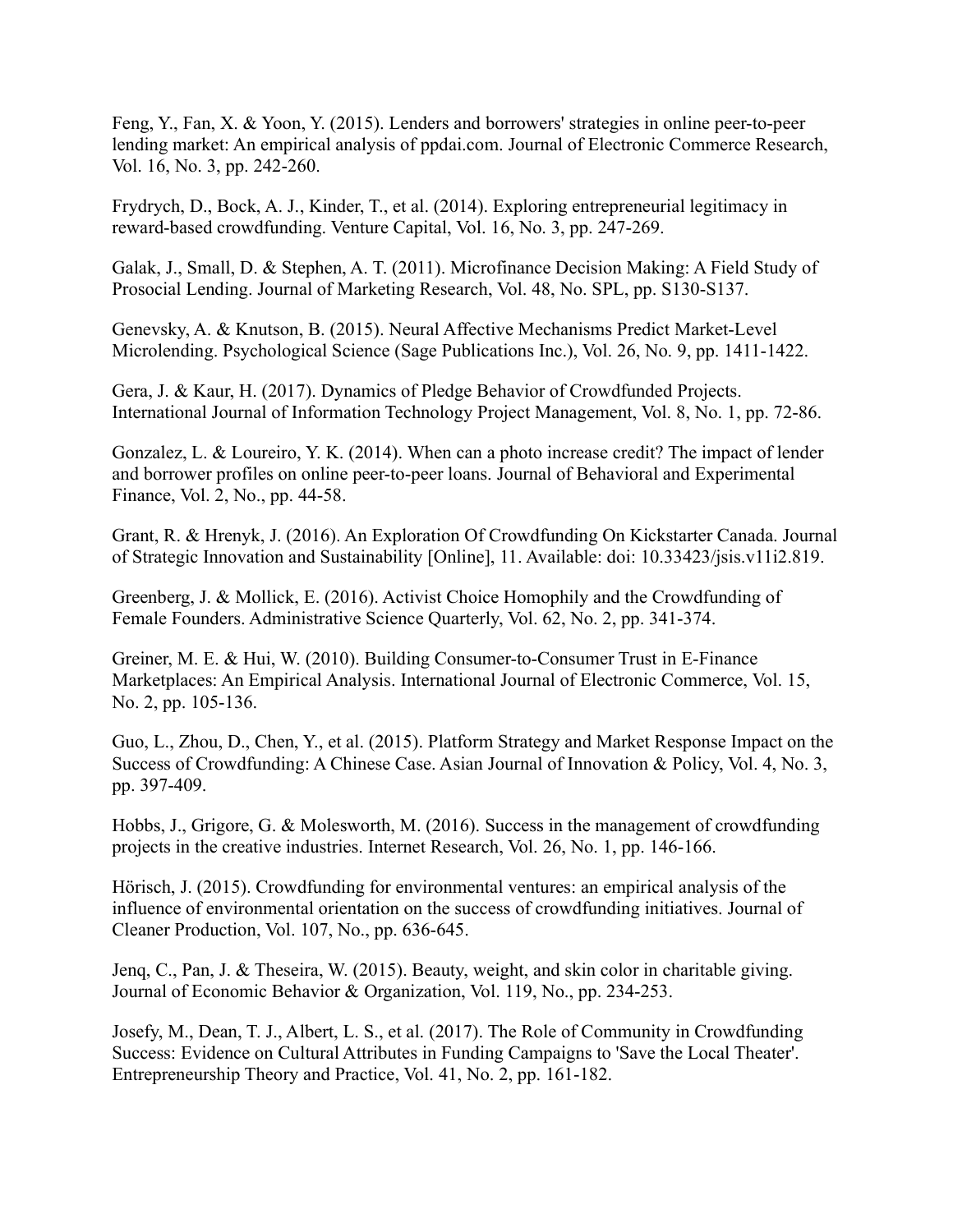Kang, M., Gao, Y., Wang, T., et al. (2016). Understanding the determinants of funders' investment intentions on crowdfunding platforms: A trust-based perspective. Industrial Management & Data Systems, Vol. 116, No. 8, pp. 1800-1819.

Kim, P. H., Buffart, M. & Croidieu, G. (2016). TMI: Signaling Credible Claims in Crowdfunding Campaign Narratives. Group & Organization Management, Vol. 41, No. 6, pp. 717-750.

Kraus, S., Richter, C., Brem, A., et al. (2016). Strategies for reward-based crowdfunding campaigns. Journal of Innovation & Knowledge, Vol. 1, No. 1, pp. 13-23.

Kromidha, E. & Robson, P. (2016). Social identity and signalling success factors in online crowdfunding. Entrepreneurship & Regional Development, Vol. 28, No. 9-10, pp. 605-629.

Kshetri, N. (2015). Success of Crowd-based Online Technology in Fundraising: An Institutional Perspective. Journal of International Management, Vol. 21, No. 2, pp. 100-116.

Kunz, M. M., Bretschneider, U., Erler, M., et al. (2017). An empirical investigation of signaling in reward-based crowdfunding. Electronic Commerce Research, Vol. 17, No. 3, pp. 425-461.

Kuppuswamy, V. & Bayus, B. L. (2017). Does my contribution to your crowdfunding project matter? Journal of Business Venturing, Vol. 32, No. 1, pp. 72-89.

Kuwabara, K., Anthony, D. & Horne, C. (2017). In the shade of a forest status, reputation, and ambiguity in an online microcredit market. Social Science Research, Vol. 64, No., pp. 96-118.

Ladson, N. & Lee, A. M. (2017). Persuading to Pay: Exploring the What and Why in Crowdfunded Journalism. International Journal on Media Management, Vol. 19, No. 2, pp. 144- 163.

Larrimore, L., Jiang, L., Larrimore, J., et al. (2011). Peer to Peer Lending: The Relationship Between Language Features, Trustworthiness, and Persuasion Success. Journal of Applied Communication Research, Vol. 39, No. 1, pp. 19-37.

Lechtenbörger, J., Stahl, F., Volz, V., et al. (2015). Analysing observable success and activity indicators on crowdfunding platforms. International Journal of Web Based Communities, Vol. 11, No. 3-4, pp. 264-289.

Lee, E. & Lee, B. (2012). Herding behavior in online P2P lending: An empirical investigation. Electronic Commerce Research and Applications, Vol. 11, No. 5, pp. 495-503.

Lehner, O. M. (2014). The formation and interplay of social capital in crowdfunded social ventures. Entrepreneurship & Regional Development, Vol. 26, No. 5/6, pp. 478-499.

Lehner, O. M., Grabmann, E. & Ennsgraber, C. (2015). Entrepreneurial implications of crowdfunding as alternative funding source for innovations. Venture Capital, Vol. 17, No. 1-2, pp. 171-189.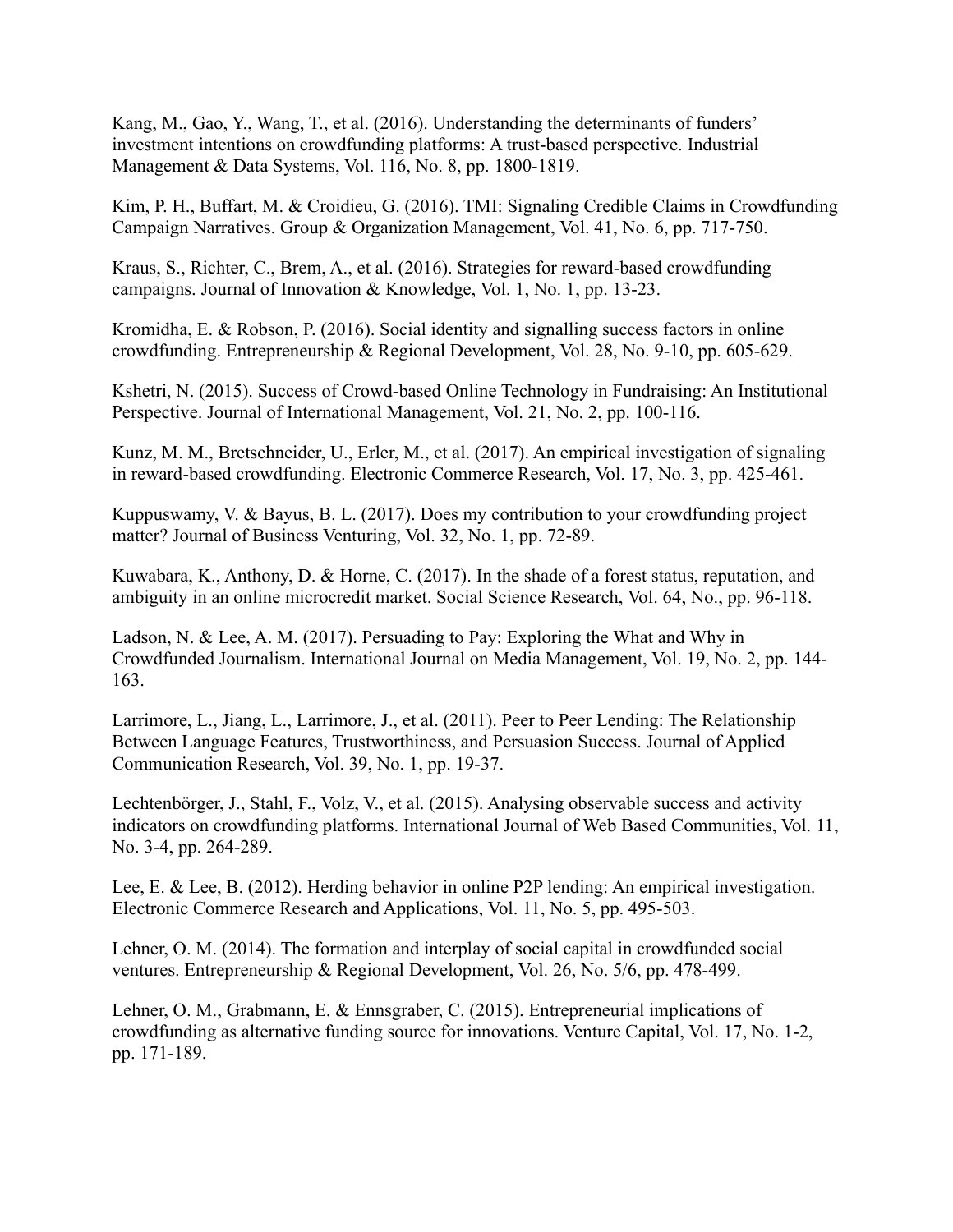Li, E. & Martin, J. S. (2016). Capital formation and financial intermediation: The role of entrepreneur reputation formation. Journal of Corporate Finance, Vol., No.

Li, J., Chen, X.-P., Kotha, S., et al. (2017). Catching fire and spreading it: A glimpse into displayed entrepreneurial passion in crowdfunding campaigns. Journal of Applied Psychology, Vol. 102, No. 7, pp. 1075-1090.

Li, X., Tang, Y., Yang, N., et al. (2016). The value of information disclosure and lead investor in equity-based crowdfunding. Nankai Business Review International, Vol. 7, No. 3, pp. 301-321.

Liao, C., Zhu, Y. & Liao, X. (2015). The role of internal and external social capital in crowdfunding: Evidence from China. Revista de Cercetare si Interventie Sociala, Vol., No. 49, pp. 187-2004.

Lin, M., Prabhala, N. R. & Viswanathan, S. (2012). Judging Borrowers by the Company They Keep: Friendship Networks and Information Asymmetry in Online Peer-to-Peer Lending. Management Science, Vol. 59, No. 1, pp. 17-35.

Liu, W. & Xia, L.-Q. (2017). An Evolutionary Behavior Forecasting Model for Online Lenders and Borrowers in Peer-to-Peer Lending. Asia-Pacific Journal of Operational Research, Vol. 34, No. 01, pp. 1740008.

Löher, J. (2017). The interaction of equity crowdfunding platforms and ventures: an analysis of the preselection process. Venture Capital, Vol. 19, No. 1-2, pp. 51-74.

Lukkarinen, A., Teich, J. E., Wallenius, H., et al. (2016). Success drivers of online equity crowdfunding campaigns. Decision Support Systems, Vol. 87, No., pp. 26-38.

Mamonov, S., Malaga, R. & Rosenblum, J. (2017). An exploratory analysis of Title II equity crowdfunding success. Venture Capital, Vol. 19, No. 3, pp. 239-256.

Meer, J. (2014). Effects of the price of charitable giving: Evidence from an online crowdfunding platform. Journal of Economic Behavior & Organization, Vol. 103, No., pp. 113-124.

Mendes-Da-Silva, W., Rossoni, L., Conte, B., et al. (2015). The impacts of fundraising periods and geographic distance on financing music production via crowdfunding in Brazil. Journal of Cultural Economics, Vol., No., pp. 1-25.

Mollick, E. (2014). The dynamics of crowdfunding: An exploratory study. Journal of Business Venturing, Vol. 29, No. 1, pp. 1-16.

Parhankangas, A. & Renko, M. (2017). Linguistic style and crowdfunding success among social and commercial entrepreneurs. Journal of Business Venturing, Vol. 32, No. 2, pp. 215-236.

Pietraszkiewicz, A., Soppe, B. & Formanowicz, M. (2017). Go pro bono: Prosocial language as a success factor in crowdfunding. Hogrefe Publishing.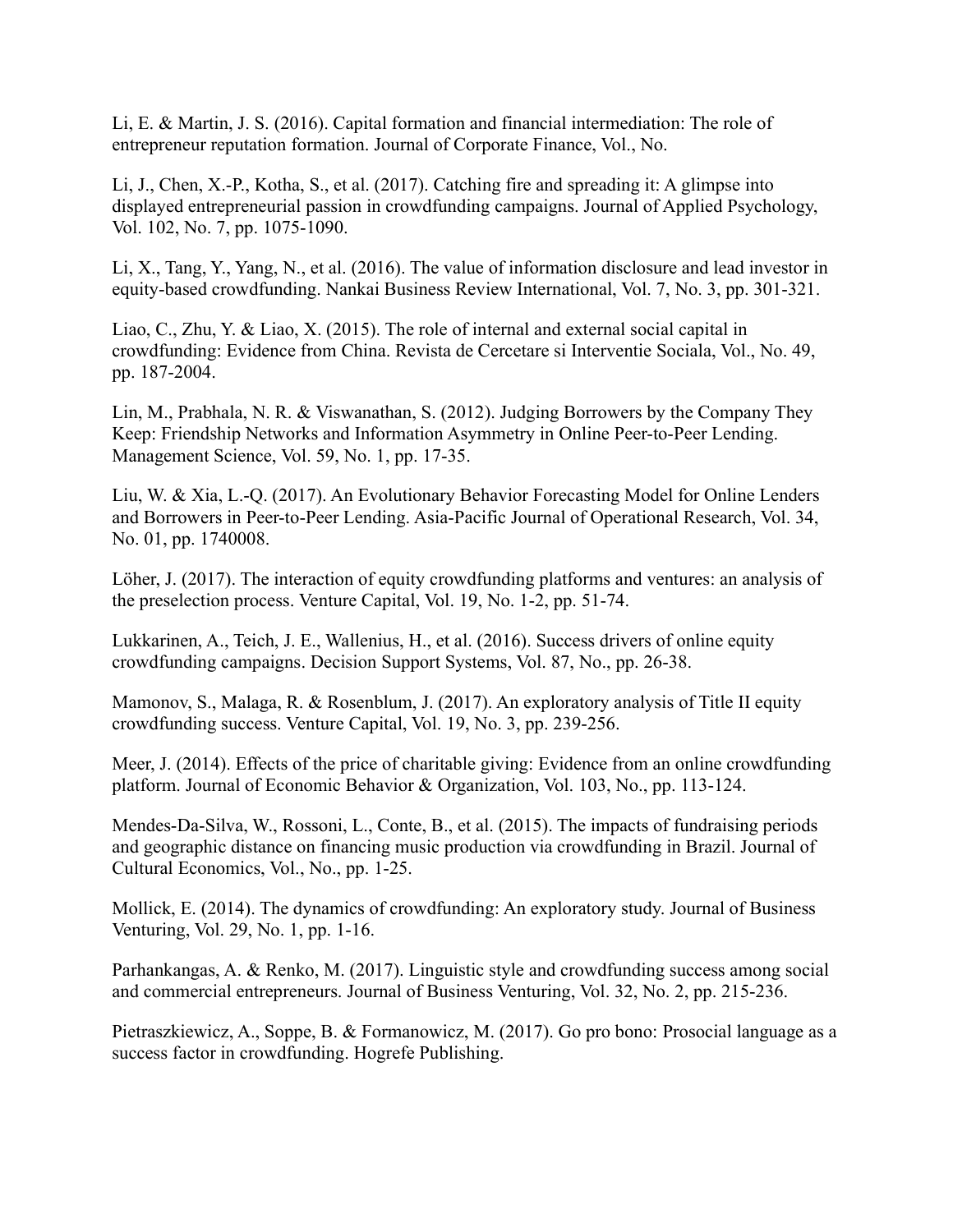Pitschner, S. & Pitschner-Finn, S. (2014). Non-profit differentials in crowd-based financing: Evidence from 50,000 campaigns. Economics Letters, Vol. 123, No. 3, pp. 391-394.

Pope, D. G. & Sydnor, J. R. (2011). What's in a Picture?: Evidence of Discrimination from Prosper.com. Journal of Human Resources, Vol. 46, No. 1, pp. 53-92.

Skirnevskiy, V., Bendig, D. & Brettel, M. (2017). The Influence of Internal Social Capital on Serial Creators' Success in Crowdfunding. Entrepreneurship Theory and Practice, Vol. 41, No. 2, pp. 209-236.

Thies, F., Wessel, M. & Benlian, A. (2016). Effects of Social Interaction Dynamics on Platforms. Journal of Management Information Systems, Vol. 33, No. 3, pp. 843-873.

Thürridl, C. & Kamleitner, B. (2016). What Goes Around Comes Around? REWARDS AS STRATEGIC ASSETS IN CROWDFUNDING. California Management Review, Vol. 58, No. 2, pp. 88-110.

Tirdatov, I. (2014). Web-Based Crowd Funding: Rhetoric of Success. Technical Communication, Vol. 61, No. 1, pp. 3-24.

Vismara, S. (2016). Equity retention and social network theory in equity crowdfunding. Small Business Economics, Vol. 46, No. 4, pp. 579-590.

Vulkan, N., Åstebro, T. & Sierra, M. F. (2016). Equity crowdfunding: A new phenomena. Journal of Business Venturing Insights, Vol. 5, No., pp. 37-49.

Wessel, M., Thies, F. & Benlian, A. (2017). Opening the Floodgates: The Implications of Increasing Platform Openness in Crowdfunding. Journal of Information Technology, Vol. 32, No. 4, pp. 344-360.

Wu, S., Wang, B. & Li, Y. (2015). How to attract the crowd in crowdfunding? International Journal of Entrepreneurship and Small Business, Vol. 34, No. 3, pp. 322-334.

Yang, Y., Wang, H. J. & Wang, G. (2016). Understanding crowdfunding processes: A dynamic evaluation and simulation approach. Journal of Electronic Commerce Research, Vol. 17, No. 1, pp. 47-64.

Yuan, H., Lau, R. Y. K. & Xu, W. (2016). The determinants of crowdfunding success: A semantic text analytics approach. Decision Support Systems, Vol. 91, No., pp. 67-76.

Yum, H., Lee, B. & Chae, M. (2012). From the wisdom of crowds to my own judgment in microfinance through online peer-to-peer lending platforms. Electronic Commerce Research and Applications, Vol. 11, No. 5, pp. 469-483.

Zhang, W., Yan, X. & Chen, Y. (2017). Configurational Path to Financing Performance of Crowdfunding Projects Using Fuzzy Set Qualitative Comparative Analysis. Engineering Economics, Vol. 28, No. 1, pp. 25-34.